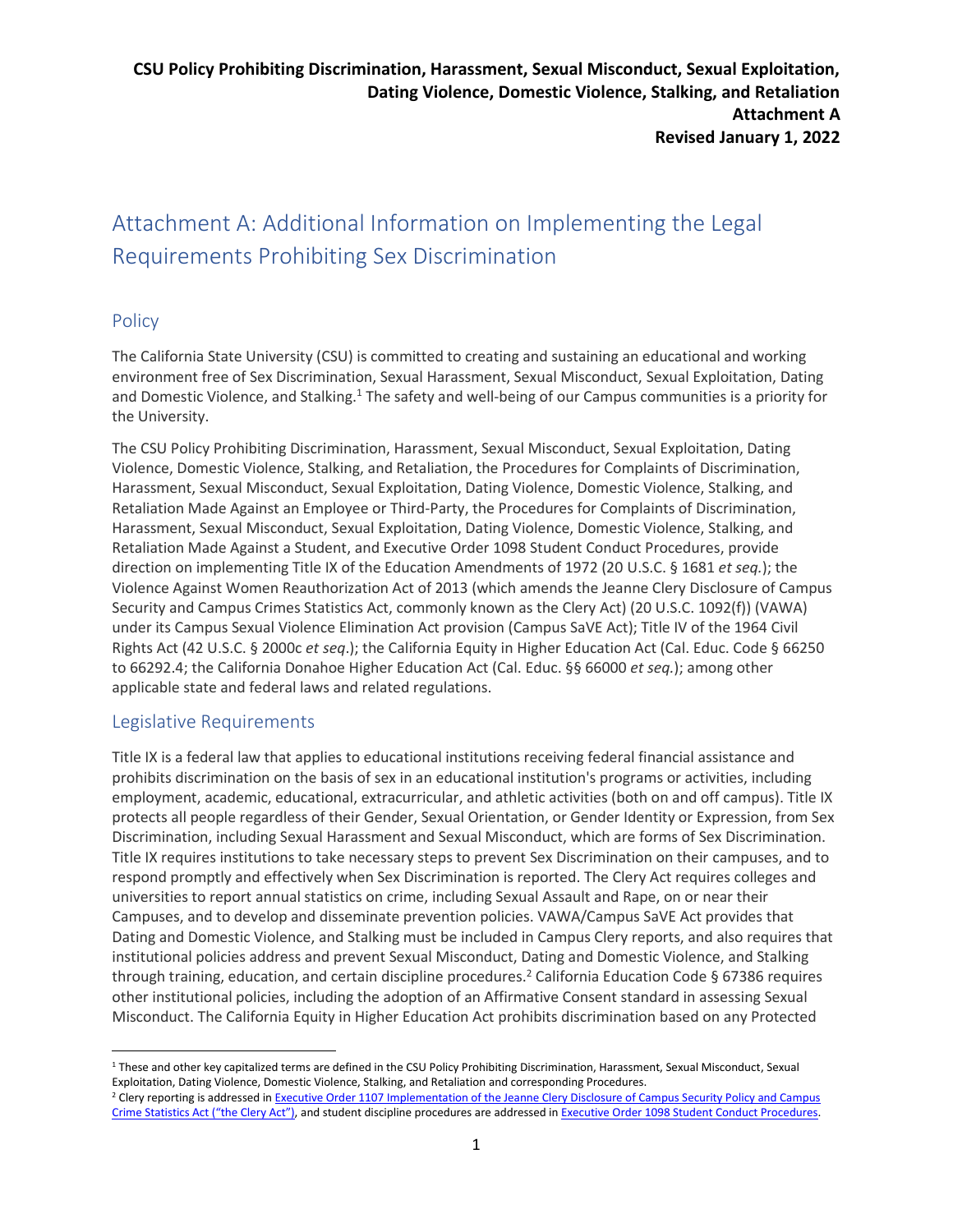# **CSU Policy Prohibiting Discrimination, Harassment, Sexual Misconduct, Sexual Exploitation, Dating Violence, Domestic Violence, Stalking, and Retaliation Attachment A Revised January 1, 2022**

Status, including Gender or Sex, in all postsecondary institutions in the state. California Education Code §67385.7 *et seq*. requires the CSU to provide educational and preventive information about Sexual Misconduct to Students.

Together, these laws require CSU Campuses to (1) publish and widely disseminate a Notice of Nondiscrimination on the Basis of Gender or Sex; (2) designate one Employee to coordinate Title IX compliance (including compliance with VAWA/Campus SaVE Act, and all other relevant Sexual Discrimination/Harassment/Misconduct legislation); (3) adopt appropriate complaint and investigation procedures; (4) implement education and prevention programs for Students and Employees; (5) provide Supportive Measures and Remedies for victims of Sex Discrimination, Sexual Harassment, Sexual Misconduct, Sexual Exploitation, Dating and Domestic Violence, and Stalking; (5) provide written rights and options information to victims of Sexual Misconduct; (6) provide training to the campus community on how to prevent, identify and report Sex Discrimination, Sexual Harassment, Sexual Misconduct, Sexual Exploitation, Dating and Domestic Violence, and Stalking; (7) provide training on how to conduct investigations to those Employees who investigate such allegations of Sexual Misconduct; (8) provide training to all other employees involved in the hearing and appeals of complaints of Sex Discrimination, Sexual Harassment, Sexual Misconduct, Sexual Exploitation, Dating and Domestic Violence, and Stalking.

### Notice of Nondiscrimination on the Basis of Gender or Sex

Each CSU campus is required to post a *Notice of Nondiscrimination on the Basis of Gender or*  **Sex** prominently on its website. The Notice must also be: (1) posted at campus locations where other notices regarding campus policies are posted, as well as published in electronic and printed publications of general distribution that provide information to Students and Employees about the University's services and policies; and, (2) distributed to all Employees and all Students at the beginning of the fall term every academic year (no earlier than two weeks before and no later than two weeks after the first day of classes). Distribution may be electronic.

The Notice must contain specific information, including contact information for the U.S. Department of Education, Office for Civil Rights, and the campus Title IX Coordinator, as well as any Deputy Title IX Coordinator(s).

Below is the *Notice of Nondiscrimination on the Basis of Gender or Sex* form that campuses shall make available in the manner described above. Aside from inserting information regarding campus administrators and on and off campus/local resources where indicated on the form, campuses *shall not* make any other changes to the Notice. The Notice must identify the campus Title IX Coordinator and any Deputy Title IX Coordinator(s), and their respective roles and responsibilities on campus.<sup>3</sup>

#### **NOTICE OF NON-DISCRIMINATION ON THE BASIS**

#### **OF GENDER OR SEX**

The California State University does not discriminate on the basis of gender, which includes sex and gender identity or gender expression, or sexual orientation, in its education programs or activities.

<sup>&</sup>lt;sup>3</sup> See also Attachment E, Myths and Facts about Sexual Misconduct/Sexual Assault, which should be published and distributed alongside the Notice of Nondiscrimination on the Basis of Gender or Sex.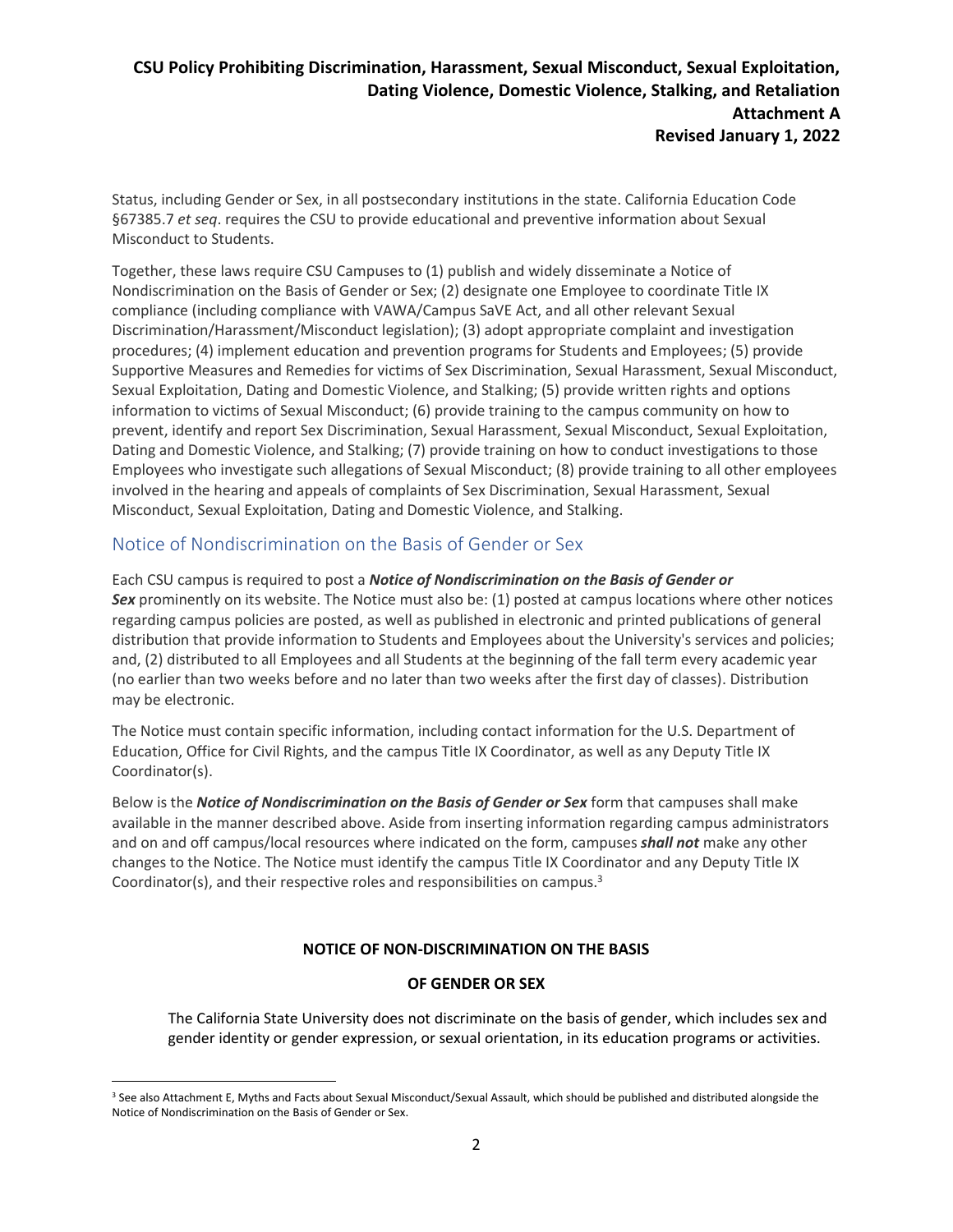Title IX of the Education Amendments of 1972, and certain other federal and state laws, prohibit discrimination on the basis of gender or sexual orientation in employment, as well as in all education programs and activities operated by the University (both on and off campus), including admissions. The protection against discrimination on the basis of gender or sexual orientation includes sexual harassment, sexual misconduct, sexual exploitation, dating and domestic violence, and stalking.

Any person may report sex discrimination, including sexual harassment (whether or not the person reporting is the person alleged to have experienced the conduct that could constitute sex discrimination or sexual harassment), in-person, by mail, by telephone, or by electronic mail, using the contact information listed below for the Title IX Coordinator, or by any other means that results in the Title IX Coordinator receiving the person's verbal or written report. Such a report may be made at any time (including during non-business hours) by using the telephone number or electronic mail address, or by mail to the office address, listed for the Title IX Coordinator.

The following person has been designated to handle inquiries regarding the non-discrimination Policies and Title IX complaints for CSUSM

Dr. Bridget Blanshan **Associate Vice President** 3200 Craven Hall Bblanshan@csusm.edu 760-750-6020

**Questions may also be addressed to:** Office for Civil Rights San Francisco Office U.S. Department of Education 50 United Nations Plaza San Francisco, CA 94102 Telephone: (415) 486-5555 Facsimile: (415) 486-5570 Email: OCR.SanFrancisco@ed.gov

Notice of Rights and Options for Victims of Sexual Misconduct/Sexual Assault, Sexual Exploitation, Dating or Domestic Violence or Stalking

A *written* explanation of rights and options must be provided to a Student, Employee or Third Party *who reports to the University that they have been a victim* of Sexual Misconduct/Sexual Assault, Sexual